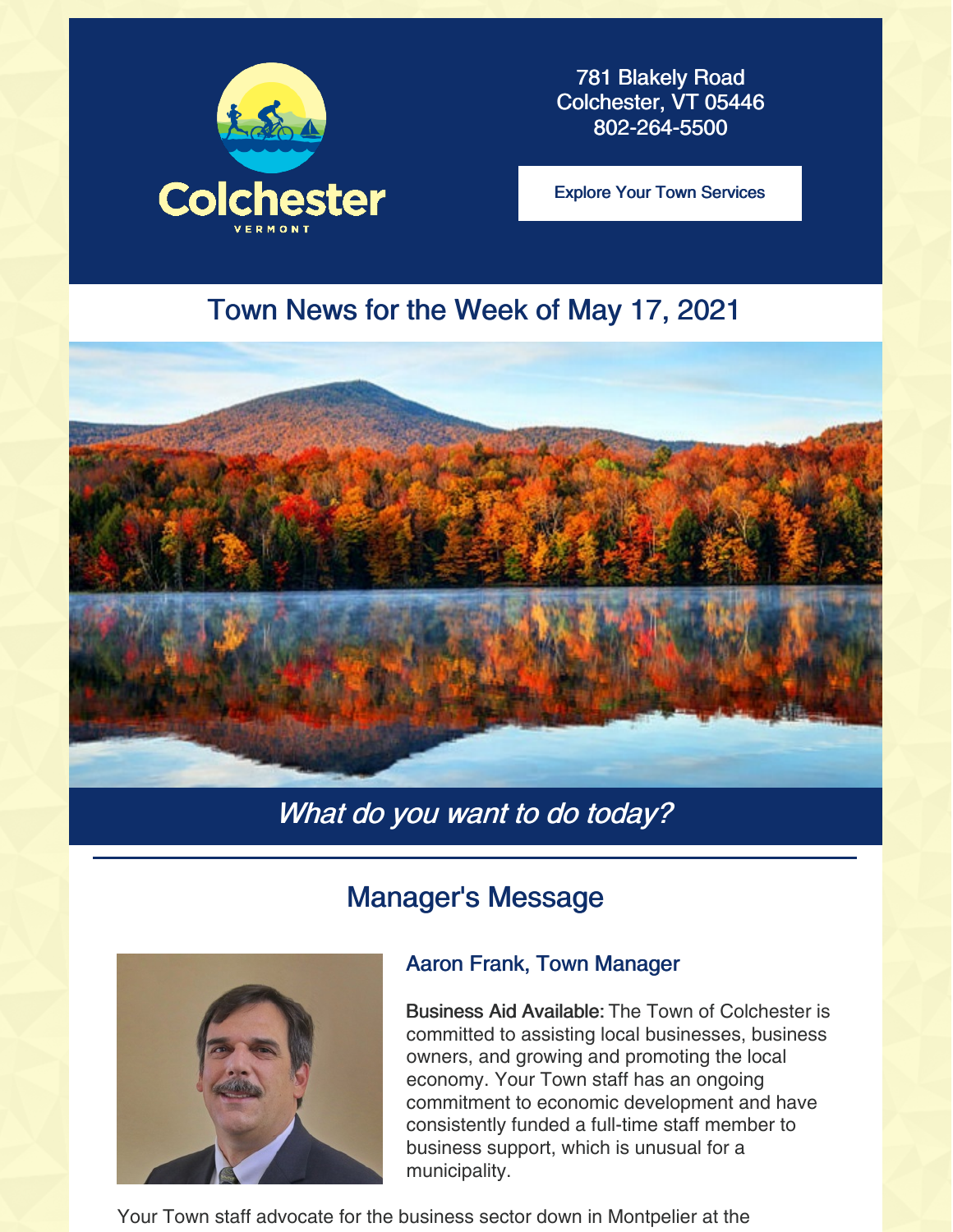legislative level, to make sure positive change is made for business owners here in Colchester. In addition, our 10-year Heritage Project, completed in 2012, calls for improving the balance between residential and commercial as well as maintaining employment equivalent to our 10,000 working-age residents, something your Town staff remain committed to. In addition to jobs, the commercial base helps keep our municipal services taxes per resident among the lowest in inner Chittenden County where there are communities with similar levels of services.

Our Economic Development Director, Kathi O'Reilly can be reached at 264-5508 or [KOreilly@colchestervt.gov](mailto:KOreilly@colchestervt.gov).

The past year has seen hardships for business owners in almost every sector. Your Town staff has been compiling a list of resources for business relief which can be found at our **[website](https://colchestervt.gov/3193/COVID-19Town-Services)**. The recently-released Restaurant [Revitalization](https://www.sba.gov/funding-programs/loans/covid-19-relief-options/restaurant-revitalization-fund) Fund is providing grants for restaurants, brew pubs, coffee shops, food trucks, and more. The **Paycheck [Protection](https://www.sba.gov/funding-programs/loans/covid-19-relief-options/paycheck-protection-program) Program's** deadline has been extended to May 31<sup>st</sup>, allowing Vermont businesses to apply for direct incentives to keep their workers on their payroll.

More aid for Vermont businesses is available, including debt relief programs, economic injury loans, unemployment information, cash flow tools, and more, which can all be found on your **Town [website](https://colchestervt.gov/3193/COVID-19Town-Services)**. We encourage all business owners to check out the programs and tools available to them. In addition, we would like to remind residents to continue to shop local when possible and support your Colchester businesses!

#### Don Demar Retires from Colchester PD

The Town and Selectboard would like to congratulate Detective Sgt. Don Demar who is retiring after 30 years of service to the Town of Colchester's Police Department. Don has had a number of successful assignments the Town including two with the Chittenden Unit for Special Investigations which investigates crimes against vulnerable people. He has also served his country in the Vermont National Guard. Thank you, Don, and good luck in your future endeavors.



## COVID-19 Update

Recent Cases: Chittenden County has had 114 new cases in the last 14 days. Read more [here](https://www.healthvermont.gov/covid-19/current-activity/vermont-dashboard).

#### Mask Mandate Change

Governor Phil Scott has [announced](https://governor.vermont.gov/press-release/governor-phil-scott-lifts-mask-mandate-vaccinated-individuals-accelerates-vermont) Vermont will be following CDC guidance and that fully-vaccinated Vermonters no longer need to wear masks indoors or outdoors, nor do they need to physically distance themselves from others. However, businesses are allowed to determine how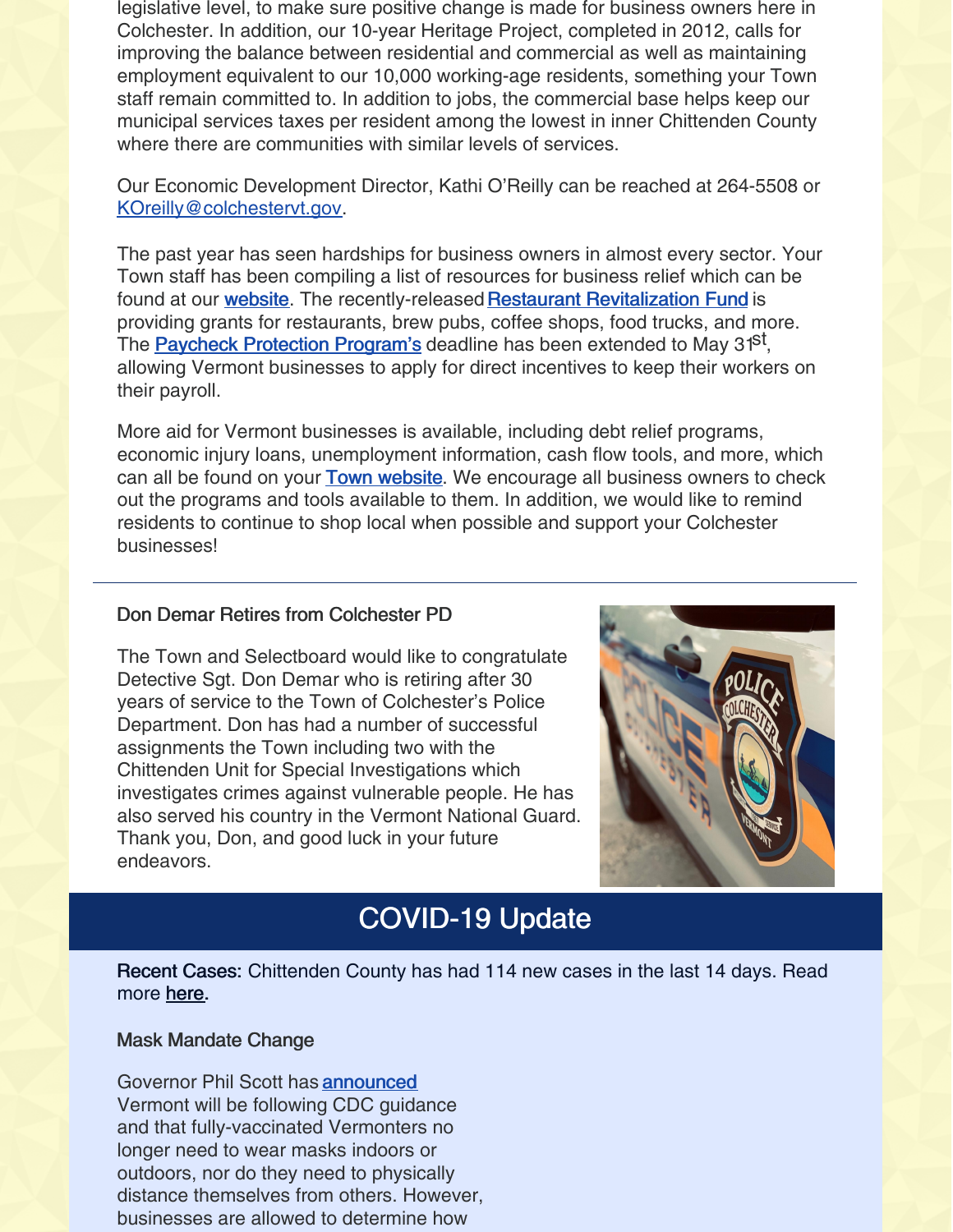they will proceed with mask requirements on an individual basis. In addition, the state is leap-frogging into Step 3 of the Vermont Forward reopening plan, since over 70% of eligible Vermonters have received at least one dose of the COVID-19 vaccine, over two weeks ahead of schedule. This change ends testing requirements for travel. View more information about the Vermont Forward Plan [here](https://www.vermont.gov/vermont-forward#gsc.tab=0).



Governor Scott said this new change is a "monumental step forward" and directly linked to the state's successful vaccination efforts. He urges those who haven't received the vaccine yet to set up an appointment if they are eligible, as the state still needs more Vermonters to get vaccinated in order to enter the final stage of reopening.



#### Pfizer Vaccine Open to Ages 12-15

Vaccination registration is officially open to Vermonters ages 12 to 15 after the Food & Drug [Administration](https://www.cdc.gov/media/releases/2021/s0512-advisory-committee-signing.html) and Centers for Disease Control and Prevention's authorizations were made last week. The CDC approved the use of the Pfizer vaccine based on clinical trial data found

it to be safe and effective. Registration is available **[online](https://healthvermont.gov/MyVaccine)**. Parents/caregivers can create a new account, or use an existing one, and add a child as a dependent. For assistance, call 855-722-7878.

Vaccination appointments for children ages 12 to 15 can also be made at certain pharmacies, including CVS and Kinney Drugs, with some offering walk-in appointments as well. The Vermont Department of Health is working on expanding access by offering school-based clinics. These clinics can be found on the Agency of Education's [website](https://education.vermont.gov/documents/list-of-school-and-community-based-clinics-open-to-12-15-year-olds-5-12-21).

#### Outdoor Transmission Numbers Low

While numbers of outdoor transmission of COVID-19 have previously been reported to be "less than 10 percent" of all infections, that number might be even lower, under 0.1 percent. According to a New York Times [article](https://www.nytimes.com/2021/05/11/briefing/outdoor-covid-transmission-cdc-number.html), multiple epidemiologists suggest that the original number came from a conservative estimate, and multiple studies show rare outdoor transmission almost always involved crowded places or close conversation. For more information, read the NYT [article](https://www.nytimes.com/2021/05/11/briefing/outdoor-covid-transmission-cdc-number.html).

#### Farmers to Families Food Box Program Extended

The Farmers to Families Food Box Program award

#### Vaccination Progress

All Vermonters aged 16 and older are eligible to receive the vaccine. You may set up an account with the Dept. of Health to register for a vaccine [here](https://vermont.force.com/events/s/selfregistration). Those without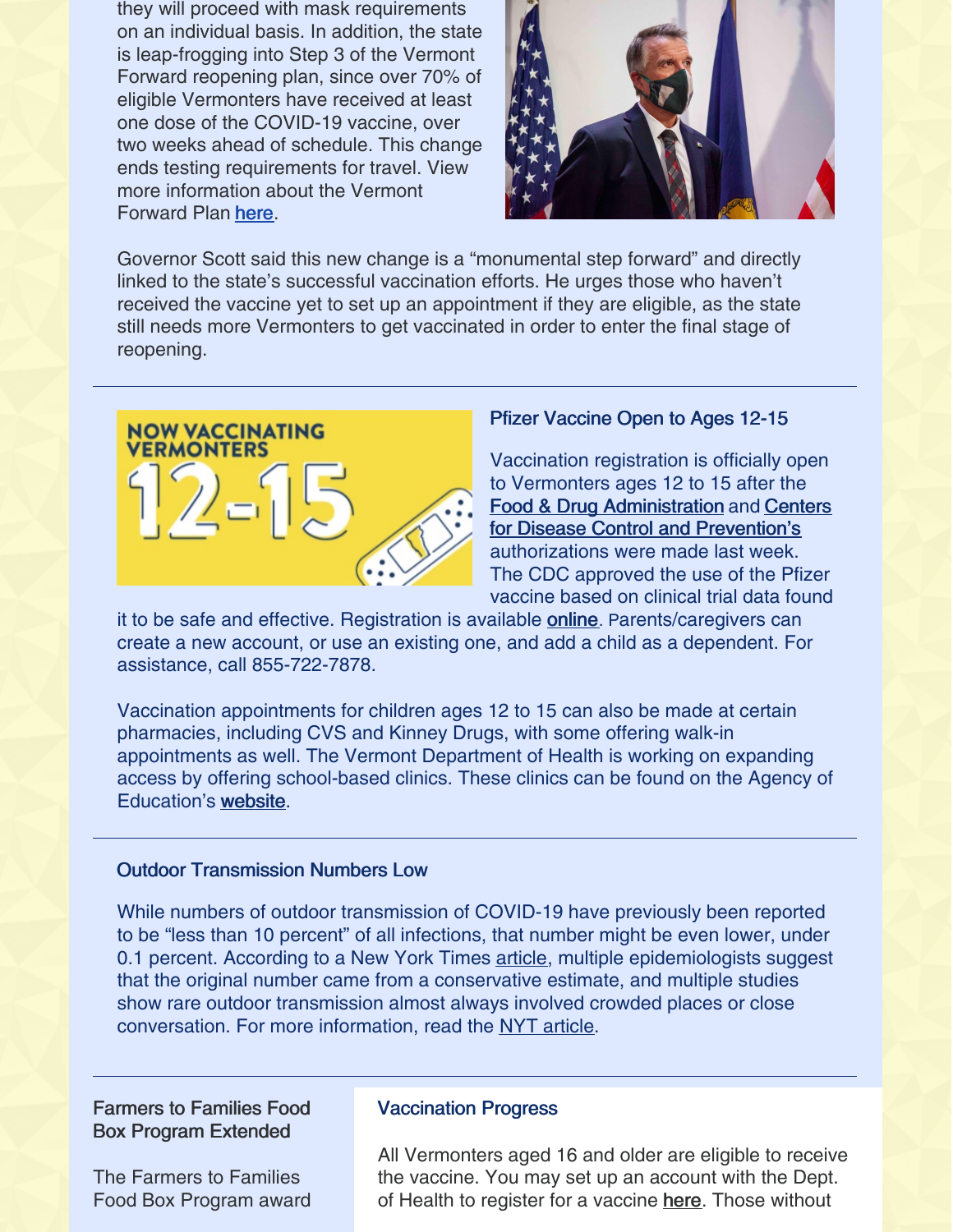has been extended through the end of May. Please check back every day or two for locations nearby. Registration and other food resource information is available [here](https://humanresources.vermont.gov/food-help).



Links

DOH COVID-19 [Dashboard](https://www.healthvermont.gov/covid-19/current-activity/vermont-dashboard) Vaccine [Dashboard](https://www.healthvermont.gov/covid-19/vaccine/covid-19-vaccine-dashboard) CDC COVID-19 [Information](https://www.cdc.gov/coronavirus/2019-nCoV/index.html) St. Mike's [Dashboard](https://www.smcvt.edu/return-to-campus/covid-dashboard/)

internet or who speak a language other than English can alternatively call 855-722-7878.

Vaccination Progress: As of Saturday, May 15, 388,314 Vermonters, or 70.9% of the state's population have had at least one dose of the vaccine. 288,700 Vermonters, or 52.8%, have been fully vaccinated. View the COVID-19 Vaccine Dashboard [here](https://www.healthvermont.gov/covid-19/vaccine/covid-19-vaccine-dashboard).



Vermont Ranks First in Vaccine Categories:Vermont currently ranks first in the nation in several vaccination categories, including dose administered per 100,000 residents, percent of people who received their first dose, and percent of people over 65 years old fully vaccinated.



Source: CDC-May 10, 2021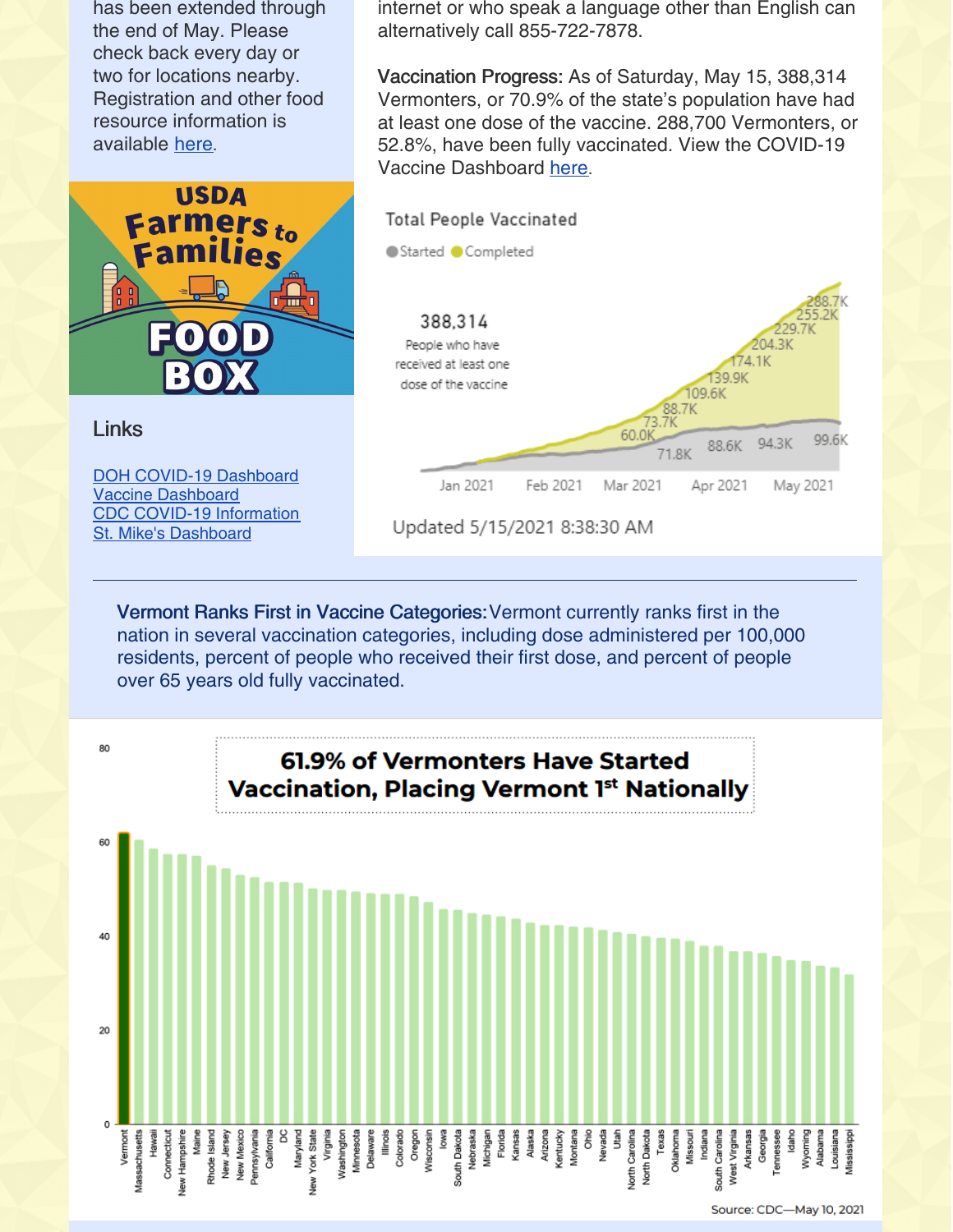## Department Updates

Scott Crady Rescue Chief

#### National EMS Week May 16-May 22

"THIS IS EMS: Caring for Our Communities"

Each year, the nation recognizes and celebrates the dedicated providers of Emergency Medical Services (EMS) during the third week of May. 2021 is the 46th year of recognition for EMS providers.



How appropriate the theme is for this year. It goes without being said that the past year has been taxing and has been a challenge.

Throughout the COVID-19 pandemic, Colchester Rescue has remained 100% in service, answering close to 1,700 calls. Our EMS providers have worked tirelessly and without complaint to ensure the health and safety of the Colchester community.

Whether volunteer, part-time, or full-time, EMS providers meet the same professional standards. Although licensed to three different levels, our crews create cohesive teams, working seamlessly to ensure confidence and comfort with all of our patients.

EMS is not always what is seen on TV. While sometimes we find ourselves in adrenaline-pumping situations, it is much more likely to see EMS providers simply holding the hand of a scared patient or their loved one.

EMS is often show and tell for children: assisting an adult to their feet, educating community members about CPR, First Aid, and bleeding control. It is giving presentations in the schools about bike safety and careers in EMS.

We are caretakers. We are advocates. We are EMS.

# EMS & STRONG

## This Is EMS: Caring for Our Communities

#### Stephen Bourgeois Chief of Colchester Fire Department

The Colchester Fire Department has recently purchased a new fast attack fire engine to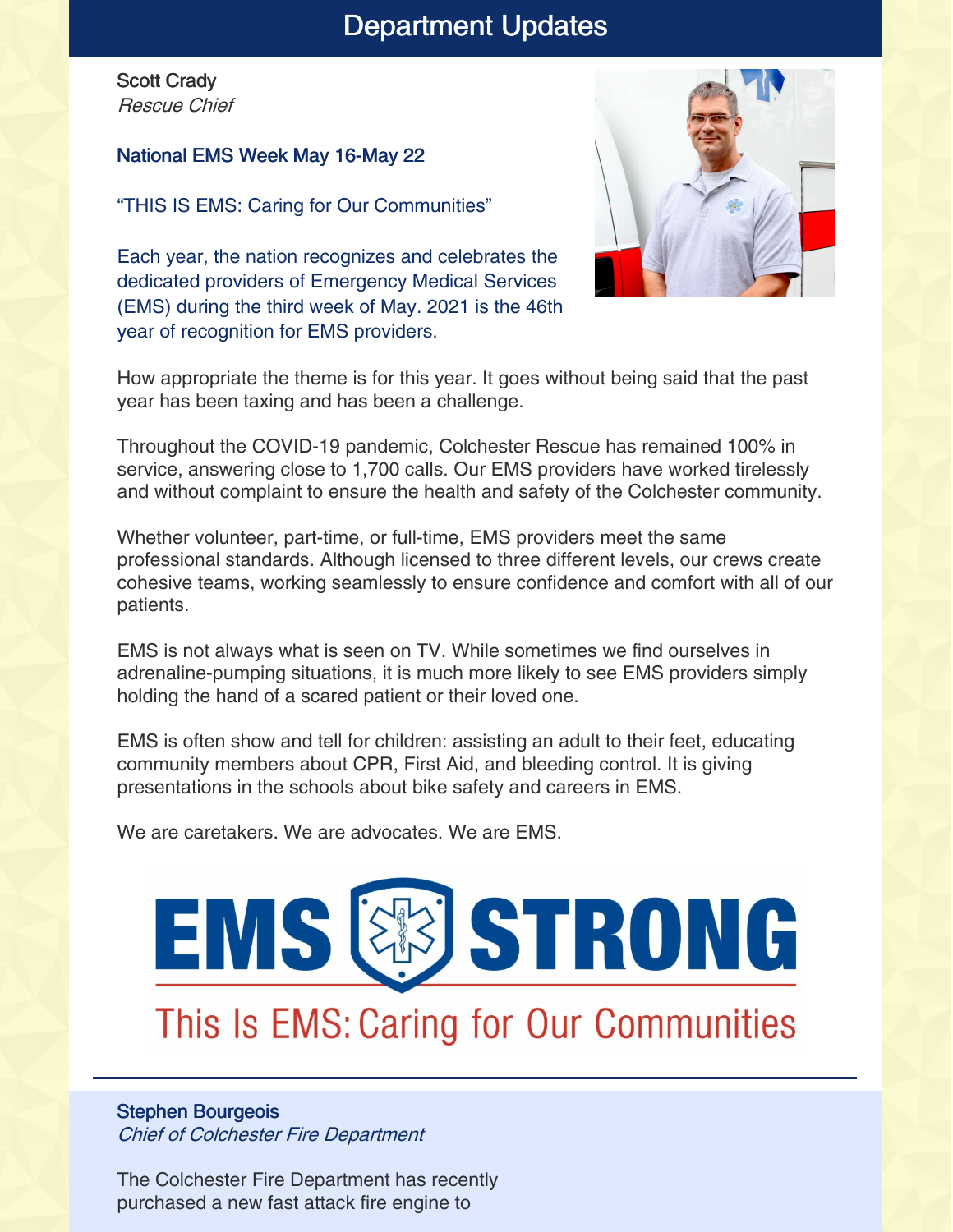replace several older vehicles that were taken out of commission. This new engine is smaller in size; with just six wheels and operating on four-wheel drive, it will help firefighters get to more remote areas of town that our large equipment will not. It will also be used to respond to medical calls in the Colchester Center Battalion.

The purchase was made using Fire Capital Funds set aside for equipment like this, and did



not require any additional appropriations or taxpayer funds. Additionally, it is replacing 3 vehicles that would have cost \$1.3 million to replace including a brush truck and two pumper/tankers, and was purchased at a very cost-effective price of \$269,573. We are excited to have this new multi-purpose engine on the road to serve the community and keep Colchester residents safe.



Colchester Fire Department's new fast-attack fire engine purchased with Fire Capital Funds will replace several older vehicles that are now out of commission.

## Upcoming Town Meetings

#### [Agendas](https://clerkshq.com/Colchester-vt) available here

- Planning Commission: May 18 at 7:00 P.M. vi[aZoom](https://zoom.us/j/9359846003); Zoom Meeting ID. 935